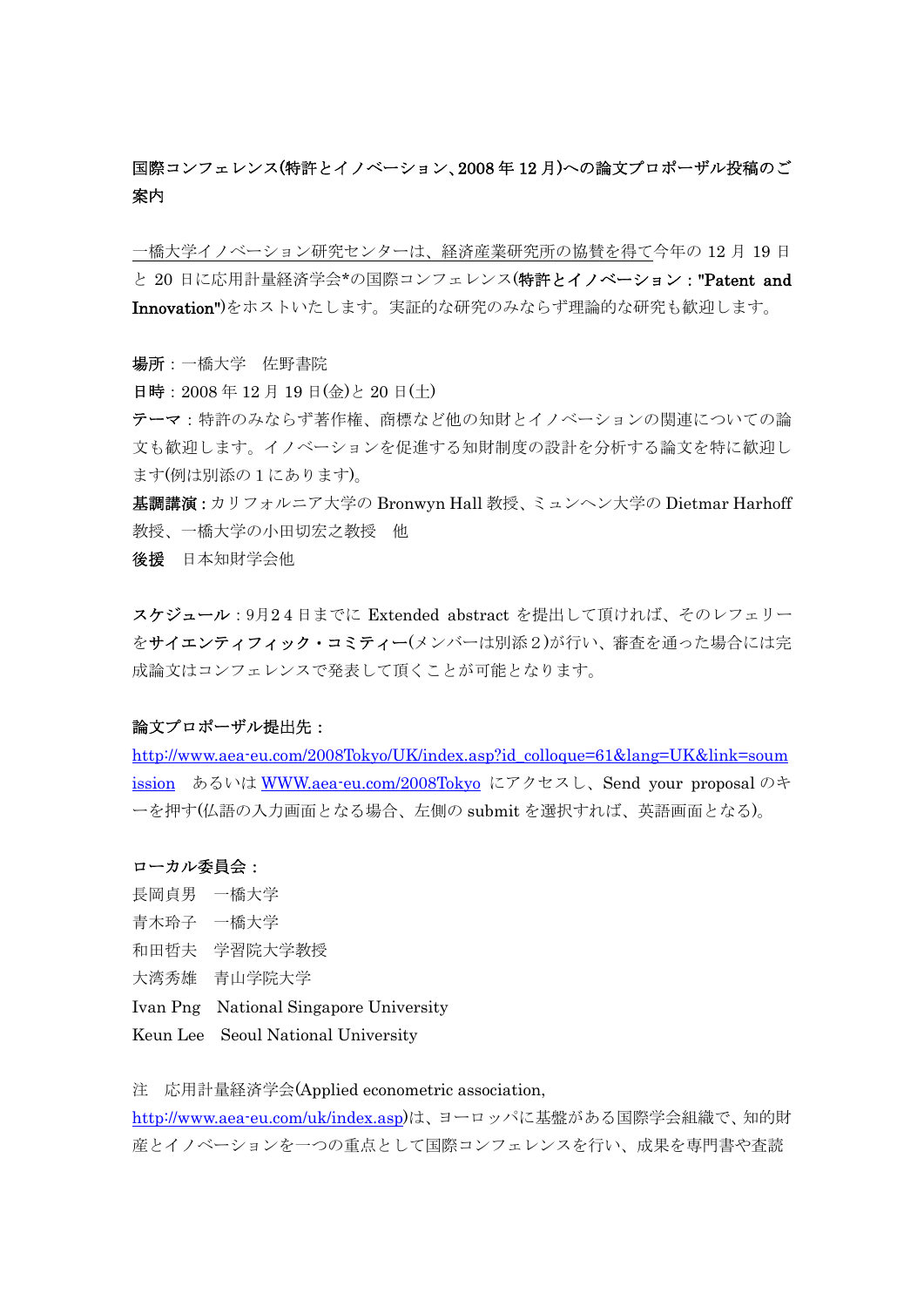ジャーナルの特集号として発表してきています。

## 別添1 テーマの例

Patent Examination System in the Face of Patent Explosions

 Application of Patentability Standards (Novelty, Inventive Step, Utility & Technical Effects)

- Patent Examination Requests and Examination Fees as Screening Device
- Structure of Registration and Renewal Fees
- Use of Continuations and Divisions and their Value
- **First to Invent Vs. First to Apply**
- Patent Literature as Information Infrastructure for Inventions
- Efficiency of Community Patent Review, Opposition & Invalidity Trial System as Ex-post Quality Control
- Economic Effects of Research Tool Patents in Biotechnology
- Economic Effects of Software Patents
- Design of the Ownership Assignment Rule and Licensing Contract for Joint Research
- **Design of the Reward to the Employee Inventors**
- **Market for Patent**

## 別添2 Scientific Committee のメンバー・リスト

Bruno van POTTELSBERGHE, Solvay Business School (BE) Reinhilde VEUGELERS, U. Leuven (BE) Reiko AOKI, Hitostubashi U. (JP) and University of Auckland (NZ) Michele CINCERA, ULB (BE) Walter GARCIA-FONTES, U. Pompeu Fabra (ES) Aldo GEUNA, SPRU (UK) Dominique GUELLEC, OECD (FR) Bronwyn HALL U. of California (US) Petr HANEL, U. Sherbrooke (CN) Dietmar HARHOFF, München U. (DE) Christian LEBAS, U. Lyon II (FR) Georg LICHT, ZEW (DE) Patrick LLERENA, BETA (FR) Pierre MOHNEN, Maastricht U., MERIT (NL)